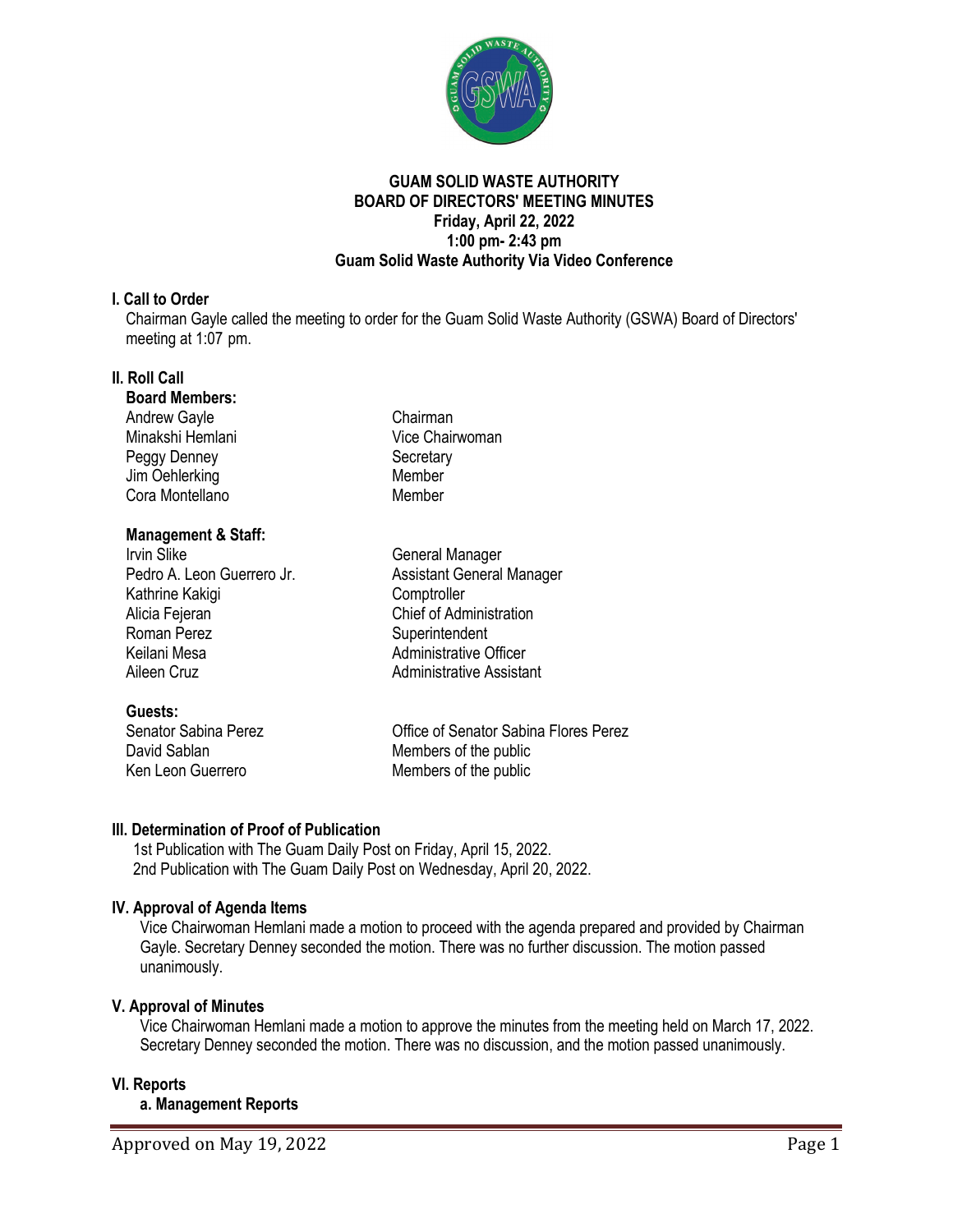

## **I. Operational Update**

General Manager Slike reported that he met with the current contractors for the Layon Landfill Operations and they tacitly agreed to remove the excess waste overcharges for the upcoming contract renewal. He stated that the elimination of these charges will result in the potential savings of \$500k per year. The elimination of escort services was also discussed and may save about \$50k. He stated that the contract will be expiring at the end of FY 2022. It was agreed to cap the CPI at an increase of no more than 5%. He believes there will be a reduction in costs. Green Group is expected to respond re contract in early May, so management will know then whether or not to renew the contract. Comptroller Kakigi's budget includes status quo and not potential savings.

General Manager Slike also reported that he had a discussion with EA Engineering and GWA regarding excessive leachate testing, which was originally required by GBB. EA will prepare a report indicating that the monotonous and frequent sampling events are unjustifiable, so GSWA may save up to \$200K if frequency of testing is reduced. GWA will make the final decision on the frequency of testing. Mr. Slike also reported that he had put together an RFP draft of the Harmon Household Hazardous Waste contract with options of the disposal of waste with potential savings of about \$300k annually. RFP deadline is December 2022.

Chief of Administration Fejeran updated the Board that the Flat Bed IFB was awarded and expected delivery date of trucks is 90 days. She also stated that GSWA is in the process of the Refuse Truck Bid and is currently being reviewed by the AG's office, and general timeline is at least 12 to 14 months. General Manager Slike stated that shipment of 400 new trash carts is expected by August 2022, with a purchase of two more containers for 2023. He and Asst. GM Leon Guerrero are striving to address customer complaints, issues with drivers and streamlining the routes. General Manager Slike informed the board that he and Comptroller Kakigi have been working on grants regarding solar cap to generate energy, reduce the production of heat at Ordot via the implementation of microturbines, and address gas clean up while decreasing leachate disposal costs with leachate evaporators. Online payments system currently under procurement but is close to being implemented. General Manager Slike also informed the board that he had had a meeting regarding the ISWM Plan with goals of 50% recycling by 2030 to potentially include mandatory kitchen waste composting, but cost to customers must be considered. Jacobs group has a goal to produce a draft plan by November 2022 with a final plan in early 2023.

Comptroller Kakigi presented the FY2023 Budget Hearing to the Board. She stated that there will be a reduction in sludge production at the northern wastewater treatment plant which will negatively affect GSWA revenues. She stated that we are below our projected expenditures by .6%. She also presented the comparison to FY2021 and revenues exceeded about \$2M and had almost \$500K in operating revenue. As for operating performance, she reported that the total expenditures increased to over \$800K due to increase in rates and contractual obligations. Comptroller Kakigi also presented the commercial tonnage which is 2.8% higher than last year. For residential tonnage, she also stated that there is a trend with a month-to-month increase. Superintendent Perez stated that they will be working on delivering of 40-50 carts per day to residential customers. Chief of Administration shared that there are more than enough carts to fulfill our current backlog.

Comptroller Kakigi stated that there will be a PSA regarding collection of payments at GPWA beginning June 6. Chairman Gayle stated that we will discontinue accepting payments at ANZ because they will be closing their operations. Comptroller Kakigi presented the Merchant Services breakdown which showed significant savings. She also stated that key indicators as of February 2022 have improved.

#### **II. FY2023 Budget**

General Manager Slike presented the Budget Request and stated that revenues were taken by the existing trend with commercial and government rates resulting in the estimates for FY22-23. He stated that GSWA may go over if the trends continue in 2023 but conservative estimates were used. He stated that ARPA funds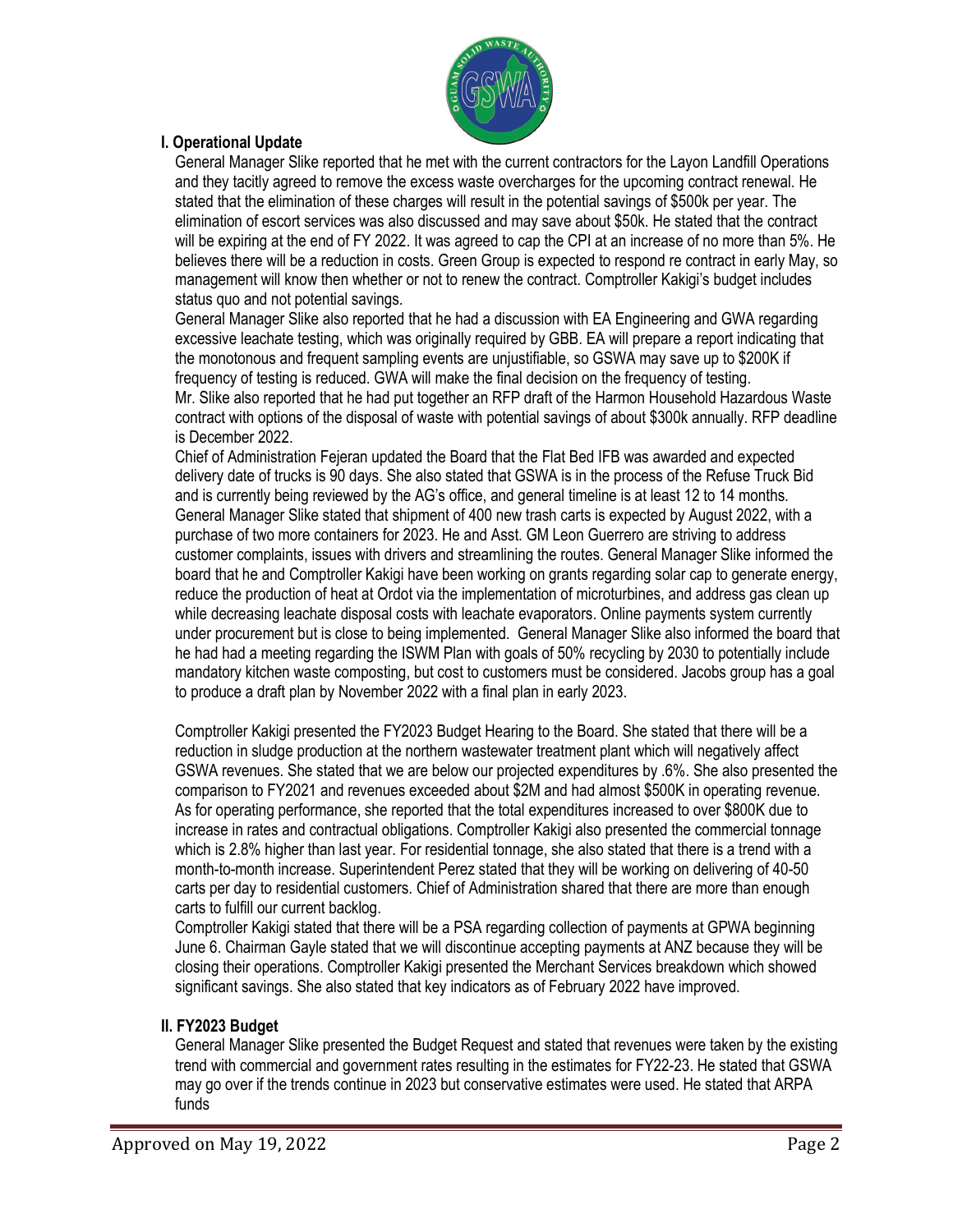

and reimbursement engineering fees from the cell 3 construction were included. He then discussed the expenditure side of the budget, which maintains the majority of the contracts as static, but it includes a 6.6% increase for personnel which will comprise a two-step increase in the pay schedule with more detail to be presented to the board in May. Additionally, the increase of \$200K in miscellaneous is to restore the Layon Closure fund. Member Montellano moved to adopt the FY2023 Budget Board Resolution 2022-07. Secretary Denney seconded the motion. There was no further discussion. The motion passed unanimously.

# **b. Legal Counsel's Report**

No discussion

## **c. Committee reports**

## **I. Zero Waste Round Table / Revolving Recycling Fund Subsidy**

Assistant General Manager Leon Guerrero updated the board that there is a tentative schedule for a public hearing on May 11. He stated that Senator Perez intends to schedule a round table discussion regarding the Zero Waste Bill. He also shared that the benefits of this bill would be a possible reimbursement of \$400K for GSWA recycling expenditures of previous fiscal year, with proof of expense. It is anticipated that this will be an annual reimbursement with proof of expense. Secretary Denney motioned to adopt resolution 2022-009 which authorizes GSWA to take the appropriate actions necessary to possibly receive the reimbursement. Member Oehlerking seconded the motion. There was no further discussion, with motion passed unanimously.

#### **VII. Unfinished Business**

**a. Island Wide Trash Collection Initiative** No update

# **b. Ordot Post Closure Plan Update**

General Manager Slike reported that he had a conference call with Harvey Gershman and Chris Lund of GBB. They will provide a draft schedule of the Ordot cost for review and approval by end of April. He also stated that the leachate monitoring at Ordot was discussed, and monitoring twice a year was recommended. This will result in savings for GSWA. He stated that GBB's lawyer has contacted Guam Environmental Protection Agency's (GEPA) lawyer to initiate resolution.

#### **c. Layon Cells 1 and 2 Closure**

General Manager Slike reported that he is still working on the RFP for cap feasibility study. He also stated that Green Group has placed a layer of silt to cut down on infiltration for reduction of leachate on cells 1 and 2.

# **e. Rate Case with the Public Utilities Commission**

Chief of Administration Fejeran reported that GWSA is in the negotiation stage with the top-ranked proposer. General Manager states that before the contractor is announced, the contract must be finalized.

#### **VIII. New Business**

- **a. GSWA Compensation Plan**
	- Tabled for next meeting

# **IX. Communications and Correspondence**

No discussion